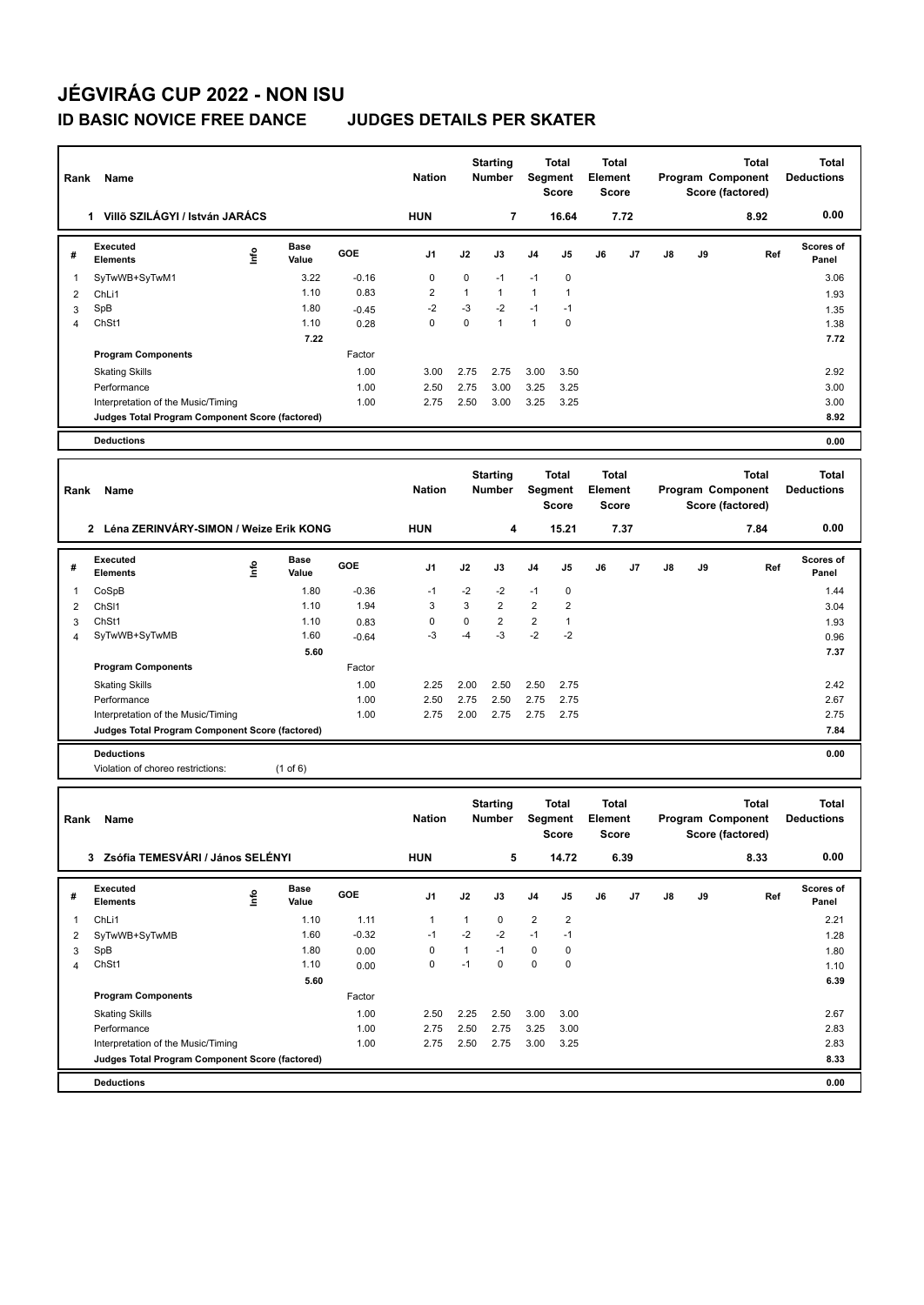## **JÉGVIRÁG CUP 2022 - NON ISU**

### **ID BASIC NOVICE FREE DANCE JUDGES DETAILS PER SKATER**

| Name<br>Rank        |                                                 |             |               |                    |                | <b>Starting</b><br>Number |                           | Total<br>Segment<br><b>Score</b> |                           | <b>Total</b><br><b>Element</b><br><b>Score</b> |                       | Program Component<br>Score (factored) |    | <b>Total</b>                                          | <b>Total</b><br><b>Deductions</b> |
|---------------------|-------------------------------------------------|-------------|---------------|--------------------|----------------|---------------------------|---------------------------|----------------------------------|---------------------------|------------------------------------------------|-----------------------|---------------------------------------|----|-------------------------------------------------------|-----------------------------------|
|                     | 4 Beata MENCLOVA / Marek CERNOHOUS              |             |               |                    | <b>CZE</b>     |                           | 6                         |                                  | 13.92                     |                                                | 5.67                  |                                       |    | 8.25                                                  | 0.00                              |
| #                   | <b>Executed</b><br><b>Elements</b>              | ١nf٥        | Base<br>Value | GOE                | J1             | J2                        | J3                        | J <sub>4</sub>                   | J5                        | J6                                             | J7                    | J8                                    | J9 | Ref                                                   | Scores of<br>Panel                |
| $\mathbf{1}$        | ChSt1                                           |             | 1.10          | 0.00               | 0              | 1                         | 0                         | 0                                | 0                         |                                                |                       |                                       |    |                                                       | 1.10                              |
| 2                   | SpB                                             |             | 1.80          | 0.00               | 0              | 0                         | 0                         | $\pmb{0}$                        | $\mathbf 0$               |                                                |                       |                                       |    |                                                       | 1.80                              |
| 3                   | SyTwWB+SyTwMB                                   |             | 1.60          | $-0.48$            | -2             | -3                        | $-2$                      | $-2$                             | $-2$                      |                                                |                       |                                       |    |                                                       | 1.12                              |
| $\overline{4}$      | ChL <sub>i1</sub>                               |             | 1.10          | 0.55               | $\overline{2}$ | $\mathbf{1}$              | $\mathbf{1}$              | $\mathbf 0$                      | 0                         |                                                |                       |                                       |    |                                                       | 1.65                              |
|                     | <b>Program Components</b>                       |             | 5.60          | Factor             |                |                           |                           |                                  |                           |                                                |                       |                                       |    |                                                       | 5.67                              |
|                     | <b>Skating Skills</b>                           |             |               | 1.00               | 2.50           | 2.75                      | 2.75                      | 2.75                             | 3.00                      |                                                |                       |                                       |    |                                                       | 2.75                              |
|                     | Performance                                     |             |               | 1.00               | 2.00           | 2.75                      | 2.75                      | 3.00                             | 2.75                      |                                                |                       |                                       |    |                                                       | 2.75                              |
|                     | Interpretation of the Music/Timing              |             |               | 1.00               | 2.00           | 2.75                      | 2.75                      | 2.75                             | 3.00                      |                                                |                       |                                       |    |                                                       | 2.75                              |
|                     | Judges Total Program Component Score (factored) |             |               |                    |                |                           |                           |                                  |                           |                                                |                       |                                       |    |                                                       | 8.25                              |
|                     | <b>Deductions</b>                               |             |               |                    |                |                           |                           |                                  |                           |                                                |                       |                                       |    |                                                       | 0.00                              |
|                     |                                                 |             |               |                    |                |                           |                           |                                  |                           |                                                |                       |                                       |    |                                                       |                                   |
| Rank                | Name                                            |             |               |                    | <b>Nation</b>  |                           | <b>Starting</b><br>Number |                                  | Total<br>Segment<br>Score | <b>Element</b>                                 | Total<br><b>Score</b> |                                       |    | <b>Total</b><br>Program Component<br>Score (factored) | <b>Total</b><br><b>Deductions</b> |
|                     | 5 Viktória RAJKI / Gergely RAJKI                |             |               |                    | <b>HUN</b>     |                           | 3                         |                                  | 10.45                     |                                                | 4.53                  |                                       |    | 5.92                                                  | 0.00                              |
| #                   | <b>Executed</b><br><b>Elements</b>              | lnfo        | Base<br>Value | GOE                | J1             | J2                        | J3                        | J <sub>4</sub>                   | J5                        | J6                                             | J7                    | J8                                    | J9 | Ref                                                   | <b>Scores of</b><br>Panel         |
| 1                   | SyTwW1+SyTwMB                                   |             | 3.22          | $-1.29$            | -2             | -4                        | $-4$                      | $-2$                             | -2                        |                                                |                       |                                       |    |                                                       | 1.93                              |
| 2                   | Sp                                              |             | 0.00          | 0.00               | ٠              | ÷,                        |                           | ÷                                | ÷,                        |                                                |                       |                                       |    |                                                       | 0.00                              |
| 3                   | ChS <sub>11</sub>                               |             | 1.10          | 0.55               | 1              | $\pmb{0}$                 | $-1$                      | $\mathbf{1}$                     | 1                         |                                                |                       |                                       |    |                                                       | 1.65                              |
| 4                   | ChSt1                                           |             | 1.10          | $-0.15$            | $-1$           | $-2$                      | $-1$                      | 0                                | $\pmb{0}$                 |                                                |                       |                                       |    |                                                       | 0.95                              |
|                     | <b>Program Components</b>                       |             | 5.42          | Factor             |                |                           |                           |                                  |                           |                                                |                       |                                       |    |                                                       | 4.53                              |
|                     | <b>Skating Skills</b>                           |             |               | 1.00               | 2.00           | 1.75                      | 1.75                      | 2.25                             | 2.25                      |                                                |                       |                                       |    |                                                       | 2.00                              |
|                     | Performance                                     |             |               | 1.00               | 2.25           | 1.75                      | 1.75                      | 2.00                             | 2.00                      |                                                |                       |                                       |    |                                                       | 1.92                              |
|                     | Interpretation of the Music/Timing              |             |               | 1.00               | 2.50           | 1.50                      | 1.75                      | 2.00                             | 2.25                      |                                                |                       |                                       |    |                                                       | 2.00                              |
|                     | Judges Total Program Component Score (factored) |             |               |                    |                |                           |                           |                                  |                           |                                                |                       |                                       |    |                                                       | 5.92                              |
|                     | <b>Deductions</b>                               |             |               |                    |                |                           |                           |                                  |                           |                                                |                       |                                       |    |                                                       | 0.00                              |
|                     |                                                 |             |               |                    |                | <b>Starting</b>           |                           | <b>Total</b>                     |                           | <b>Total</b>                                   |                       | <b>Total</b>                          |    |                                                       | <b>Total</b>                      |
| Rank                | Name                                            |             |               |                    | <b>Nation</b>  |                           | <b>Number</b>             | <b>Segment</b>                   | <b>Score</b>              | Element                                        | <b>Score</b>          |                                       |    | Program Component<br>Score (factored)                 | <b>Deductions</b>                 |
|                     | Alexandra TAMÁS / Máté CSESZNÁK<br>6            |             |               |                    | HUN            |                           | 2                         |                                  | 8.34                      |                                                | 3.50                  |                                       |    | 4.84                                                  | 0.00                              |
| #                   | Executed                                        | <u>info</u> | Base          | GOE                | J1             | J2                        | J3                        | J4                               | J5                        | J6                                             | J7                    | J8                                    | J9 | Ref                                                   | Scores of                         |
|                     | <b>Elements</b>                                 |             | Value         |                    |                |                           |                           |                                  |                           |                                                |                       |                                       |    |                                                       | Panel                             |
| $\mathbf{1}$        | SyTwW1+SyTwMB                                   |             | 3.22<br>1.80  | $-1.77$<br>$-0.99$ | -4<br>$-4$     | -4<br>$-4$                | $-4$<br>$-4$              | $-2$<br>$-3$                     | $-3$<br>$-2$              |                                                |                       |                                       |    |                                                       | 1.45                              |
| $\overline{2}$<br>3 | SpB<br>ChSt1                                    |             | 1.10          | $-0.59$            | -3             | $-3$                      | $-4$                      | $-1$                             | $-2$                      |                                                |                       |                                       |    |                                                       | 0.81<br>0.51                      |
| $\overline{4}$      | ChS <sub>11</sub>                               |             | 1.10          | $-0.37$            | $-1$           | $-3$                      | $-3$                      | $-1$                             | $-1$                      |                                                |                       |                                       |    |                                                       | 0.73                              |
|                     |                                                 |             | 7.22          |                    |                |                           |                           |                                  |                           |                                                |                       |                                       |    |                                                       | 3.50                              |
|                     | <b>Program Components</b>                       |             |               | Factor             |                |                           |                           |                                  |                           |                                                |                       |                                       |    |                                                       |                                   |
|                     | <b>Skating Skills</b>                           |             |               | 1.00               | 1.75           | 1.50                      | 1.25                      | 2.00                             | 1.75                      |                                                |                       |                                       |    |                                                       | 1.67                              |
|                     | Performance                                     |             |               | 1.00               | 1.75           | 1.25                      | 1.25                      | 1.75                             | 1.50                      |                                                |                       |                                       |    |                                                       | 1.50                              |
|                     | Interpretation of the Music/Timing              |             |               | 1.00               | 2.00           | 1.50                      | 1.25                      | 1.75                             | 1.75                      |                                                |                       |                                       |    |                                                       | 1.67                              |
|                     | Judges Total Program Component Score (factored) |             |               |                    |                |                           |                           |                                  |                           |                                                |                       |                                       |    |                                                       | 4.84                              |
|                     | <b>Deductions</b>                               |             |               |                    |                |                           |                           |                                  |                           |                                                |                       |                                       |    |                                                       | 0.00                              |